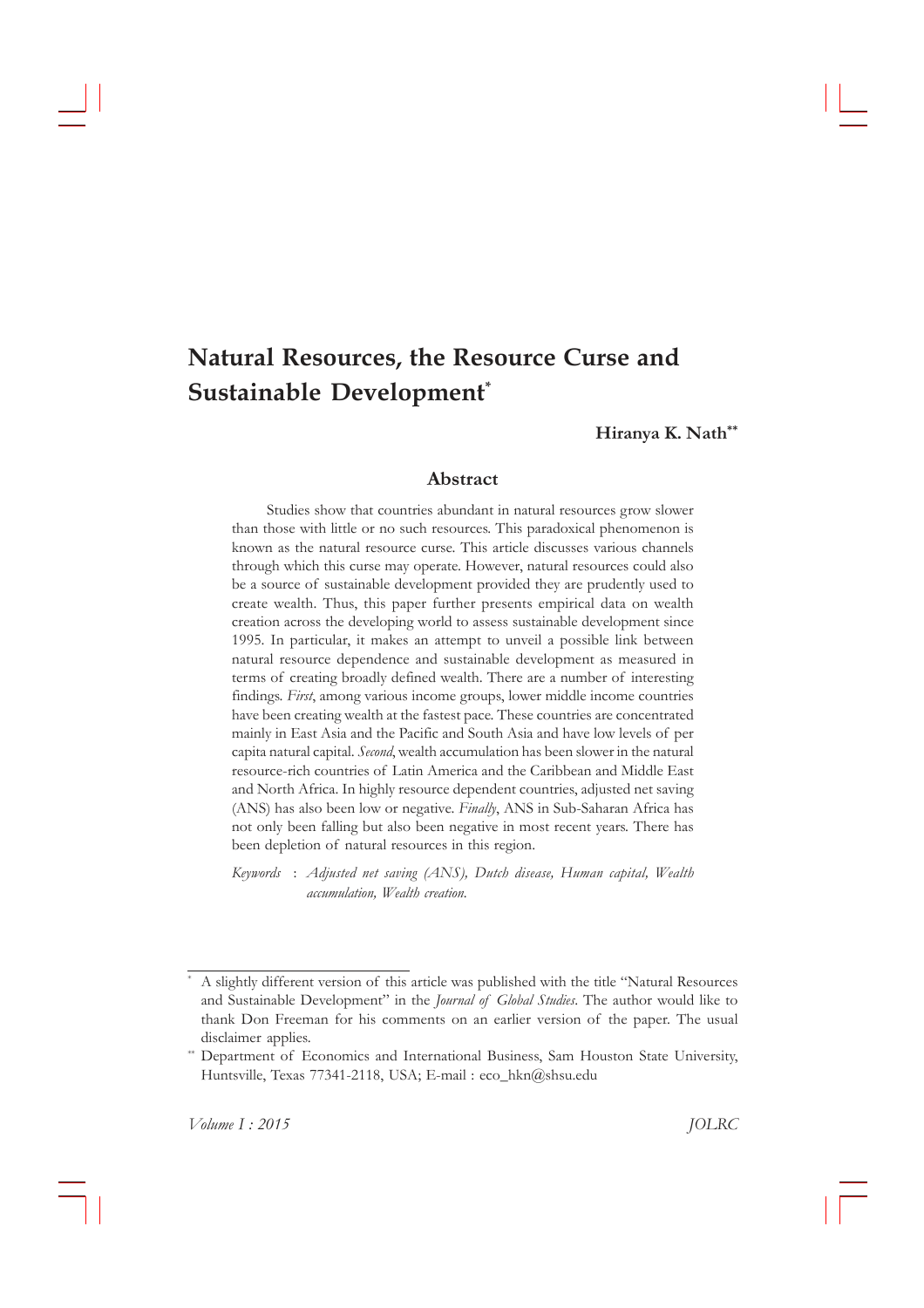*Natural Resources, the Resource Curse and Sustainable Development* **/ 27**

## **1 Introduction**

There are shortages of physical and human capital, two important factors of production, in most developing countries. However, some of these countries have relative abundance of natural resources that can potentially play a crucial role in the initial stage of growth and development.<sup>2</sup> These countries often have to choose between using natural resources (or revenues from them) for current consumption and using them for building physical and human capital. Of course, the first choice may make the country prosperous in the short-run but will not place it on a path of sustainable growth and development. This is particularly true if the resources are nonrenewable. In contrast, if a country chooses to transform its natural resources into physical and human capital, it will set the country on a course of sustainable growth and development. Sometimes a country is so poor that it is forced to use its natural resources for current consumption and consequently gets trapped in abject poverty in the long-run. As we will discuss below, these choices are intricately related to a host of other economic and noneconomic factors. Thus, formulating and implementing an appropriate policy on how to harness natural resources for sustainable development could be a formidable task.

Empirical evidence suggests that many countries with abundant natural resources grow slower than those with little or no such resources. Consequently, there is little change or even decline in the standard of living in those countries.<sup>3</sup> This paradoxical phenomenon is often referred to as the natural resource curse or the paradox of plenty.<sup>4</sup> There are two important points to note here. First, some countries reach a level of economic prosperity in terms of per capita income due to natural resources. For example, Saudi Arabia, Kuwait, and Qatar - to name a few - are classified as high income countries. But their growth records have not been impressive nor are they among the top when it comes to other indicators of human development. *Second*, there are other natural resource-rich countries that

<sup>&</sup>lt;sup>2</sup> In economics, natural resources are traditionally considered a factor of production that contributes to economic growth of a country or a region. However, their existence is not a necessary nor a sufficient condition for growth. Japan is a typical textbook example. Despite being poor in natural resources, Japan has been able to achieve high economic growth. In contrast, Congo, a natural resource rich country, has been languishing in economic growth and prosperity.

<sup>&</sup>lt;sup>3</sup> Although we will use resource abundance and resource dependence almost interchangeably, they are not exactly the same. A natural resource abundant country does not have to be natural resource dependent. To be more precise, natural resource dependent will be an apt description of a country if natural resource rents account for a substantial share of national income.

<sup>&</sup>lt;sup>4</sup> The phrase "natural resource curse" is attributed to Auty (1993, 2001)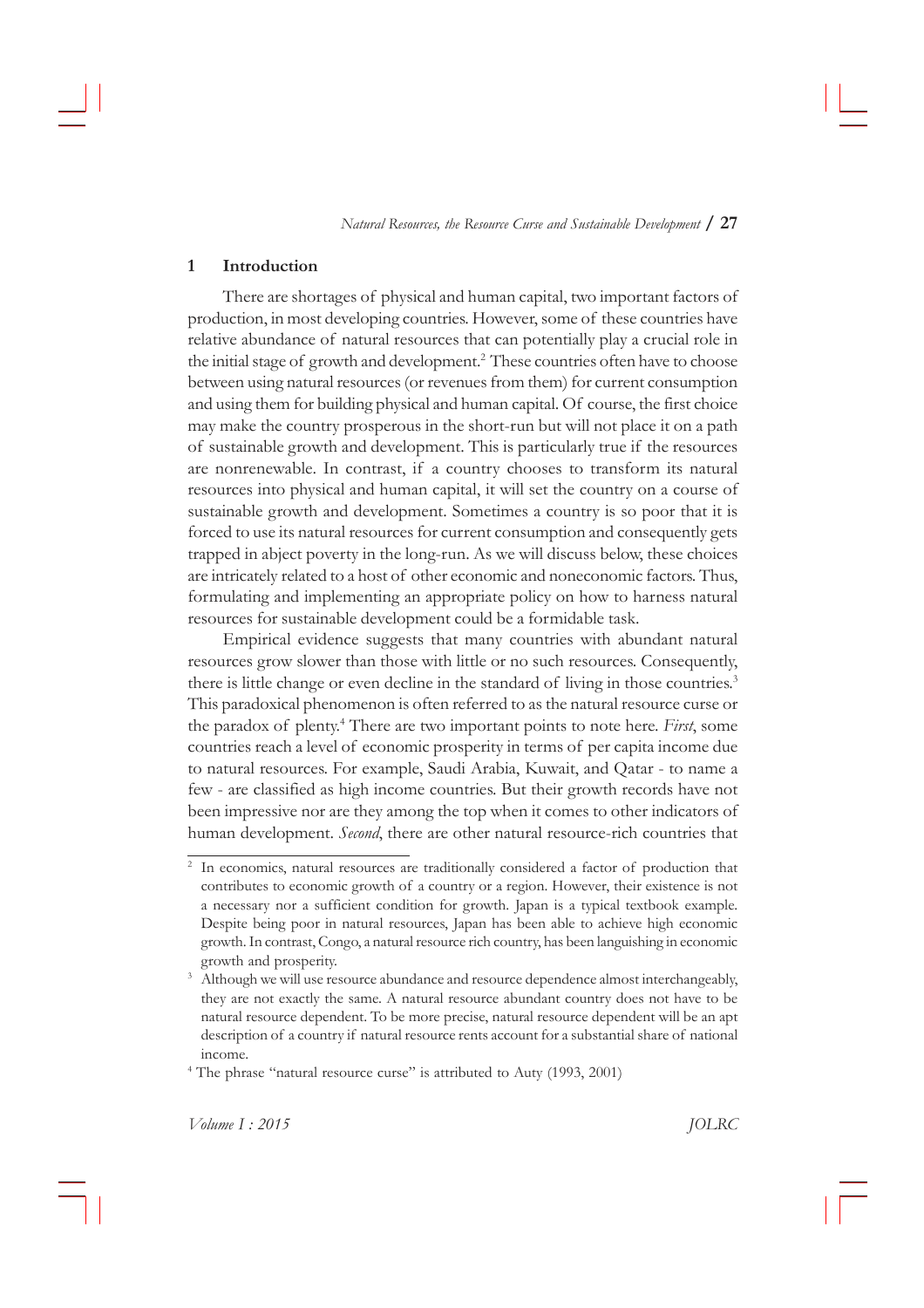have never achieved high levels of economic prosperity. These countries have been either growing very slowly or declining.

There are two primary objectives of this article. First, it discusses the resource curse-an undesirable consequence of natural resource abundance - that has plagued many developing countries around the world and has the potential of making development unsustainable unless appropriate strategy is adopted. Second, it presents†some†empirical†data†to†highlight†the†relationship†between†natural†resource abundance and sustainable development. We follow a relatively new paradigm of sustainable development that emphasizes creating wealth as a source of sustainable income and social well-being.

The rest of the article is organized as follows. Section 2 briefly discusses empirical evidence of the resource curse documented in previous studies. It also includes a discussion of various channels through which natural resource curse acts to hinder economic development. In Section 3, we present data on various types of wealth, including natural resources, across different countries to highlight the changes in wealth over time and to decipher some relationships between natural resource abundance and sustainable development. The final section includes a summary and the concluding remarks.

# **2 The Resource Curse**

As we have mentioned earlier, countries abundant in (more appropriately, dependent on) natural resources do not necessarily experience rapid economic growth. The following figure presents a scatter plot of average annual growth rates and GDP shares of resource exports for a number of countries from 1970 to 2009. As the figure reveals, countries with high resource exports such as Gabon, Venezuela, and Zambia have lower growth rates than countries with relatively low natural resource exports such China, Thailand, and India. Overall, there seems to be a negative relationship between economic growth and natural resource dependence. There are a number of empirical studies (e.g. Sachs & Warner, 1995 & 2001; Sala-i-Martin & Subramanian, 2003) that find evidence of a negative relationship between dependence on natural resources and economic growth using various datasets and controlling for other factors relevant for growth. However, there are counterexamples.<sup>5</sup> For example, Norway is rich in oil but has one of the highest standards of living among even the developed countries.<sup>6</sup> Among developing countries, Botswana, abundant in diamonds, has not only achieved the highest

<sup>&</sup>lt;sup>5</sup> For a detailed survey, see Frankel (2010).

<sup>&</sup>lt;sup>6</sup> According to the World Bank (2011), natural resource rents accounted for about 14 per cent of Norway's GDP.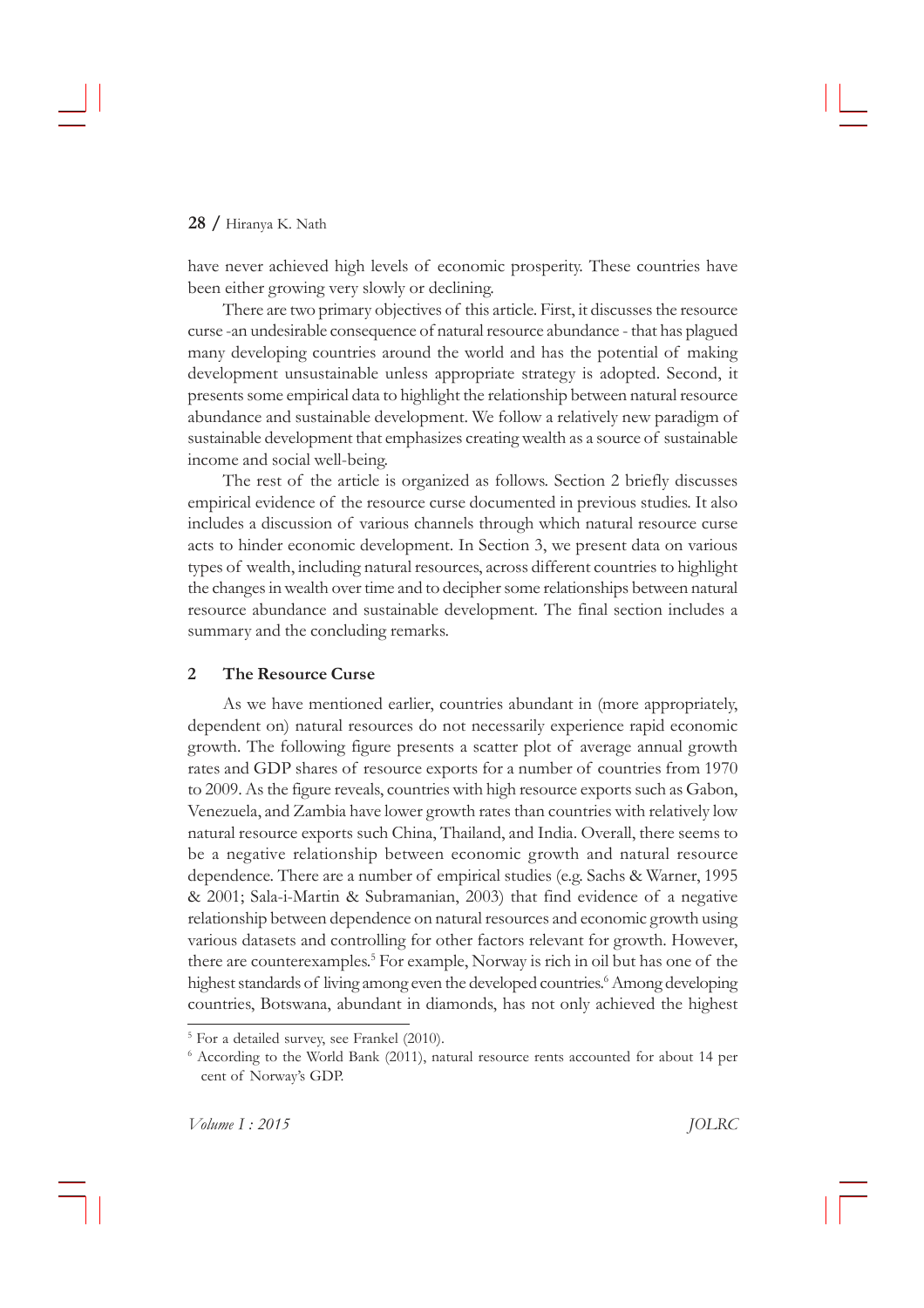economic growth for over three decades in continental Africa but has also been successful as a democracy with political stability.

Figure 1 Linkage between Growth and Fuel & Minearl Exports



Source: Frankel, J. A. The Natural Resource Curse: Causal Channels, PowerPoint Slides from the lecture presented at the University of Havana, Cuba on November 2, 2012. Downloaded from www.hks.harvard.edu/fs/jfrankel/ NRCurseCauses2012Cuba.ppt†on†December†29*, 2013˝*

There is no consensus among the findings of the empirical literature on the relationship between natural resource abundance (dependence) and economic growth. There are some studies (e.g. Davis, 1995; Herb, 2005) that find little evidence of resource curse. Some other studies (Alexeev & Conrad, 2009) in fact show positive effects of oil and mineral resources on per capita income. In some cases, there are technical and data issues that are responsible for different results. However, even casual observations would tell us that many resource-rich countries have low growth and lag behind others in certain measures of human development. The literature discusses several potential channels through which this curse may operate. It is in this context that it is worthwhile to discuss and understand some of these channels. A grasp of these channels could be useful in formulating prudent policies for harnessing natural resources to promote growth and development.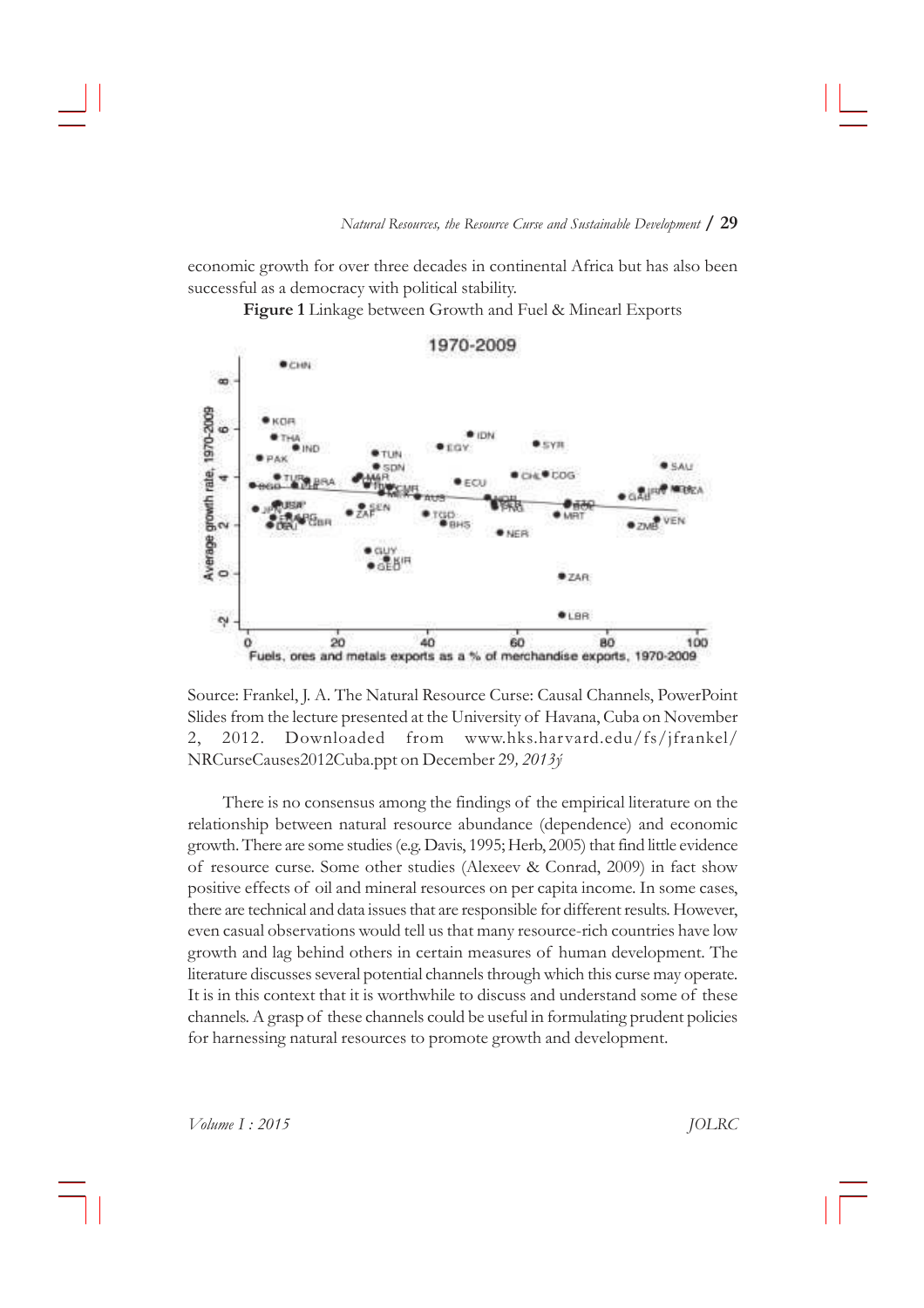# *2.1 Worsening Terms-of-Trade*

If a country is solely dependent on the export of one or a few primary commodities (agricultural products, minerals etc.), the economy tends to be less diversified. If the rent from the natural resources is not invested in the accumulation of physical and human capital and is entirely used for consumption, there will be hardly any scope for diverse economic activities. From the perspective of the classical trade theory, this should not be problematic as the country may have specialized according to its comparative advantage and, as such, it will keep exporting the primary commodities and will import other goods with the export revenues. However, Prebisch (1950) and Singer (1950) argue that as world income increases, the demand for primary commodities will remain stagnant and, consequently, their prices relative to the prices of manufactured and other products will fall and this will be harmful to the growth unless the country industrializes by diversifying into manufacturing.<sup>7</sup>

## *2.2 The Dutch Disease*

A boom in resource exports – due either to an increase in the world price or to an expansion in supply – causes an appreciation of domestic currency against foreign currencies. While this makes imports of other tradable items from the rest of †the†world†cheaper†it†hurts†exporters†as†domestically†produced†goods†become more expensive to foreigners. It also increases domestic demand for non-tradable items such as housing. Thus, there is a change in domestic industry-mix with reduced share of manufacturing sector, which - some would argue  $-$  is critically important for long-run growth. In particular, without a well-developed manufacturing sector, the scope for technological progress and growth is limited. At least, so goes the argument. However, this is just one way of thinking about the harmful effects of a resource boom. The other, perhaps more plausible, way a resource boom could harm growth has to do with the transitory nature of the changes in world prices. Once the world price goes down, all the processes discussed above are reversed. The harmful effect of a boom in resource exports is known as the "Dutch disease", after the detrimental effects of natural gas boom in the North Sea on the Dutch economy. However, as Collier (2007) discusses, "by the 1980s Dutch disease did not seem a sufficient explanation for the problems of resource-rich countries" (pp. 40). Then the economists focused their attention on the volatile nature of resources revenue as a potential source of those problems.

 $^7$ This was in fact the main theoretical argument for import substitution development strategy that was adopted by many countries including India after the World War II.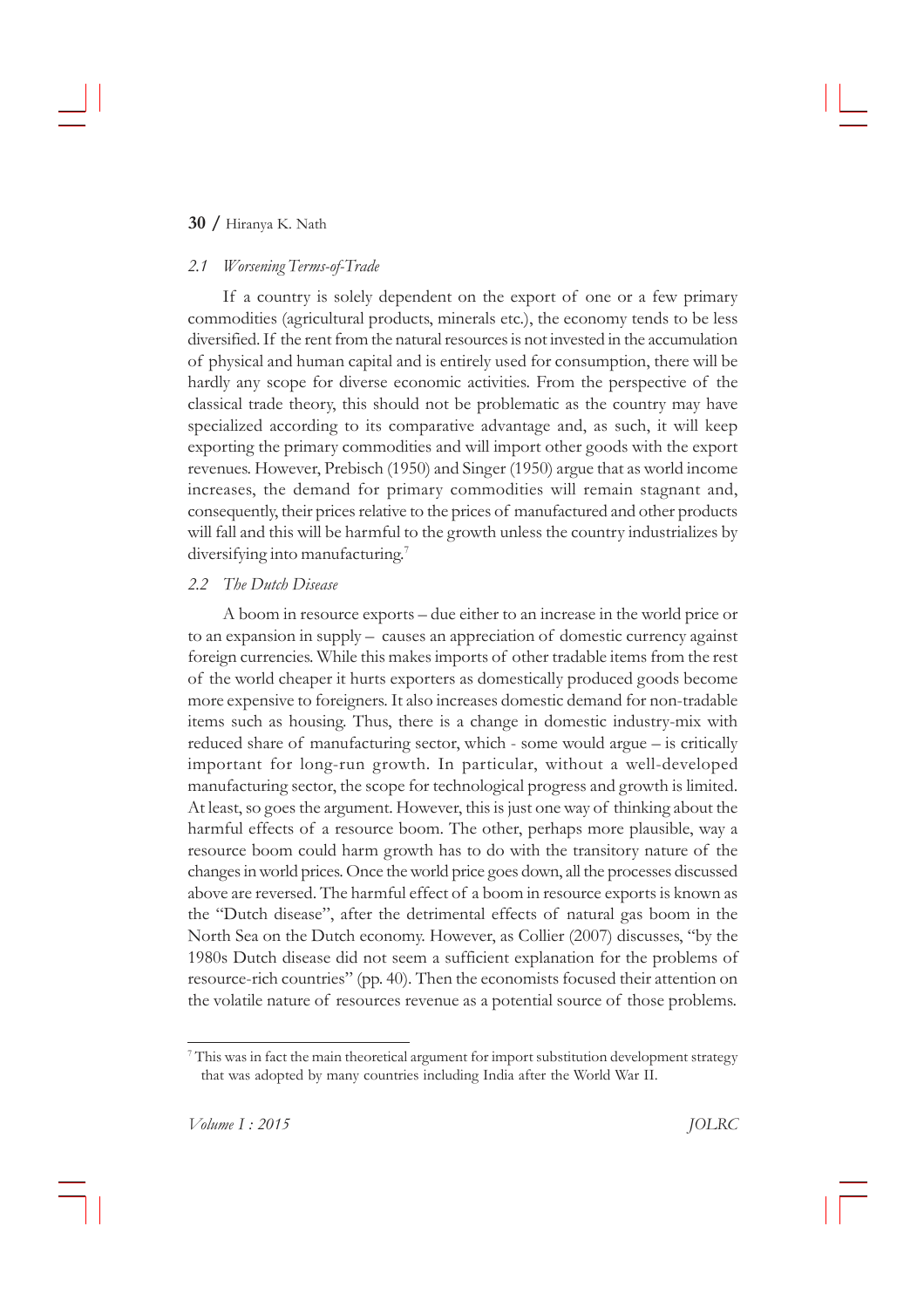*Natural Resources, the Resource Curse and Sustainable Development* **/ 31**

## *2.3 Volatile and Transitory Resource Revenue*

Natural resource revenues are often very volatile and transitory. This has several important implications for overall growth and development of the economy. The public infrastructure projects that are dependent on resource revenues suffer from the revenue volatility. Also, the governments tend to choose faulty planning and policies for public works that have significant consequences for development. For example, the governments in resource rich countries would often go for very expensive white elephant projects during the resource booms and then not be able to complete them due to a lack of funds during the resource busts.<sup>8</sup> Further, governments fail to prioritize public spending during the resource booms. They make excessive budget allocation to frivolous and often populist programs during the resource booms and find it hard to cut back when resource revenues dry down during the slump. For example, as Medas & Zakharova (2009) point out, oil windfalls have often been spent on higher public sector wages. They are also used for hiring more government employees. The increased wage bill is hard to reverse when oil revenue goes down. Consequently, spending in basic investment sectors such as education and health gets cut with long-run detrimental effects. The volatile and transitory†nature†of†natural†resource†revenue†also†makes†investment†in†the†country risky.

#### *2.4 Natural Resources and Conflicts*

Some studies (e.g. Hodler, 2006; Collier, 2007) state that dependence on primary commodities such as oil and diamonds may lead to violent conflicts or civil wars that in turn harm economic performance. The attempts by various factions to take control over the resources lead to violent conflicts. In absence of the enforcement of property rights by legitimate governments, the multinational companies that are engaged in extraction and exports of natural resources often rely on the warring factions and pay rents to them in return for providing protection. The conflicts in Angola, Congo, and Sudan are prime examples of such conflicts. In contrast, some studies show that it is not the dependence on primary commodities that leads to conflict but it is the conflict that increases the dependence on natural resources exports. The natural resource rents provide a steady source of finance for the conflicts.

#### *2.5 Natural Resources and Institutions*

The existing literature also holds that natural resource abundance may inhibit the creation of institutions and governance that are conducive to long-run growth.

<sup>&</sup>lt;sup>8</sup> See Gelb, 1986.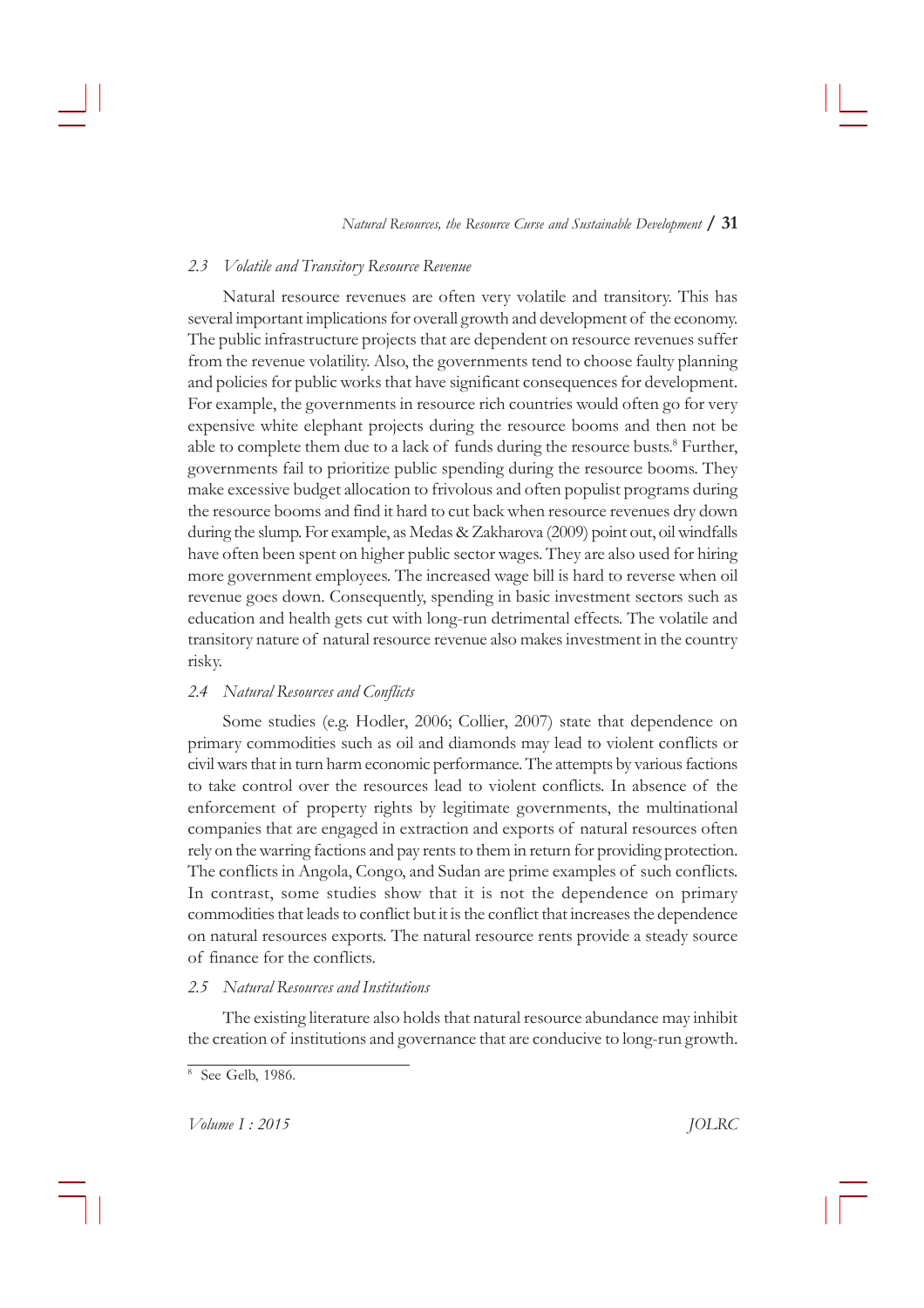As we have already seen above, the attempts to take control of natural resources may lead to violent conflicts and the worst form of governance. Furthermore, as Engerman & Sokoloff (2000) explain, countries endowed with extractive industries and plantation crops developed institutions of slavery, inequality, dictatorship, and state control, whereas countries with climates suited for fishing and small farming developed institutions based on individualism, democracy, egalitarianism, and capitalism. According to them, these institutions explain why industrialization first took place in North America and not in Latin America.<sup>9</sup>

Many resource-rich countries are under autocratic regimes and, going by the conventional measure of economic prosperity, they are doing relatively well. For example, the oil rich countries of the Middle-East and Northern Africa are either high-income or middle-income countries according to the level of per capita income.<sup>10</sup> Some studies (e.g. Norman, 2009), however, question the proposition that natural resource endowments lead to the development of different types of institutions with implications for economic growth and prosperity. According to others, it is more important to consider the quality of institutions at the time of discovery and development of natural resources.

#### *2.6 Natural Resources and Democracy*

In natural resource rich countries, democracy tends to malfunction. According to Collier (2007), natural resource rents undermine two sets of rules that define democracy. The first set of rules is about how power is achieved, i.e. about electoral competition, and the second set of rules is about how power is used. In normal circumstances, electoral competition is won by delivering effective and efficient public services. In resource-rich countries, politicians can use resource rents to bribe the voters. Furthermore, in case of the second set of rules taxation of the people to run the government creates accountability. People (voters) hold politicians responsible for spending the tax revenues. However, in resource rich countries people†do†not†have†to†pay†taxes†and†therefore†they†are†indifferent†about†how resource rents are used. Consequently, the politicians do not feel responsible and squander the rents on items that are not at all important for future growth and

<sup>&</sup>lt;sup>9</sup> However, good institutions are not necessarily equated with democracy that may not be necessary for economic growth. It is important to ensure rule of law, political stability, openness to international trade, initial equality of economic endowment and opportunities that can be achieved even without democracy. Chile, Singapore, Taiwan, Korea are prime examples.

 $10$  As Mahdavy (1970) and many others suggest, governments in these countries need not tax their people as they have full access to the oil revenue. With no need for taxation, there is hardly any reason to have democracy.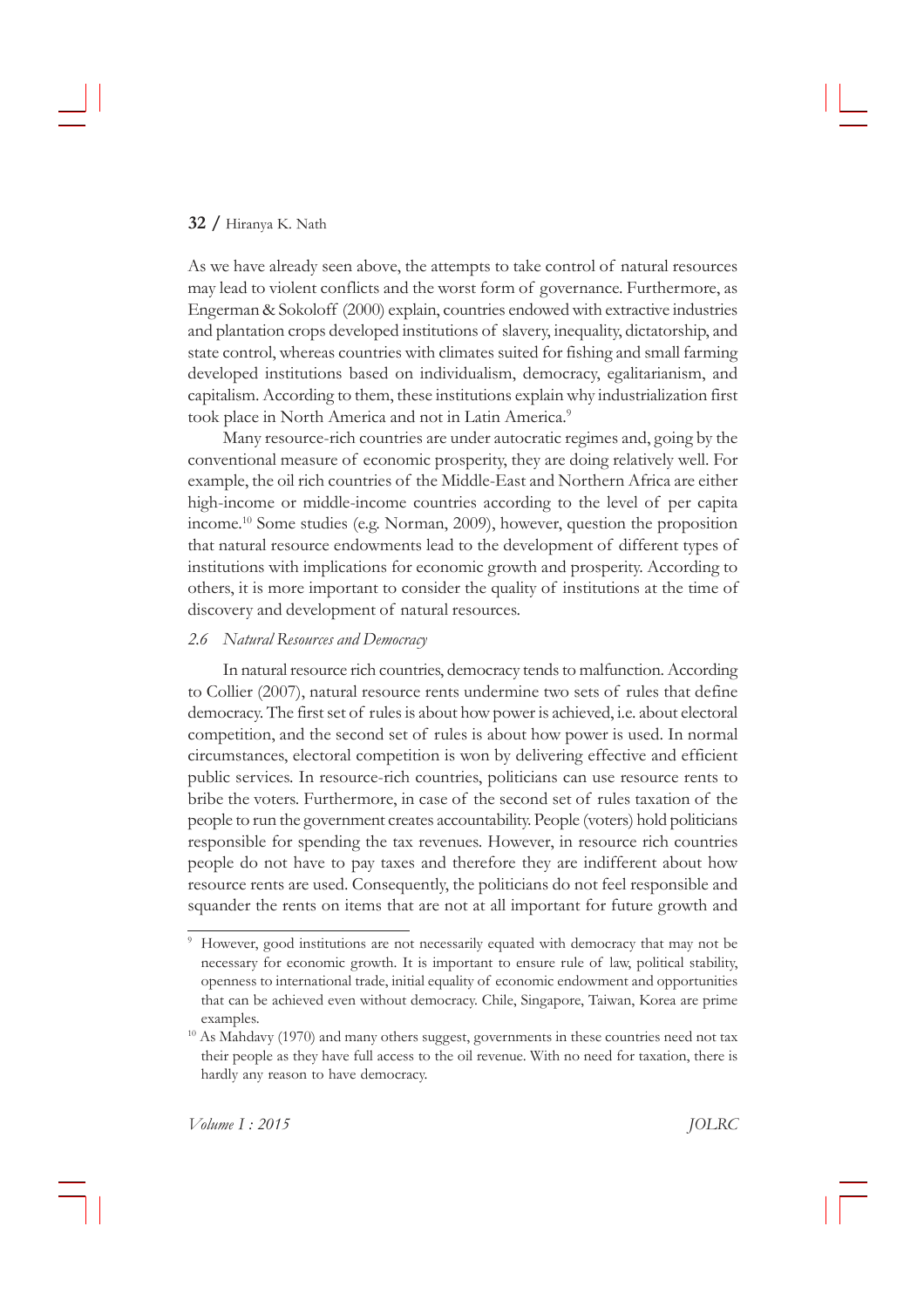development. Since they can use the resource rent to bribe the voters they do not have to worry about spending them on public services.

One or more of these channels could be at work for natural resource curse to plague a country. Addressing the resource curse would require a comprehensive policy that addresses the issues associated with the relevant channels.

#### **3 Natural Resources and Sustainable Development**

#### *3.1 The Conceptual Framework*

The above discussion highlights how natural resources may be harmful to economic growth, particularly in developing countries. Even if some country may enjoy economic prosperity and growth due to natural resource abundance it could be short-lived. In particular, unless natural resource revenues are prudently utilized to build economic capacity, prosperity will soon evaporate. Unfortunately, measuring development by per capita GDP and its growth may lead to erroneous policies with respect to the extraction and use of natural resources. A pursuit of increases in per capita GDP may lead to depletion of natural resources with no more future growth. If the goal of development is a sustained sense of wellbeing, the role of natural resources has to be defined in terms of creating and maintaining a source of such wellbeing. In recent decades, thinking along this line has led to a new paradigm for understanding and pursuing sustainable development. It defines development as "a process of building and managing a portfolio of assets".<sup>11</sup> Here, assets (wealth) are the source of sustained income and, therefore, of wellbeing.

The wealth accounting within this new paradigm divides wealth into three broad types, namely produced, natural, and intangible capital. Produced capital includes machinery, equipment, and structures, and urban land. Natural capital includes energy resources (oil, natural gas, hard coal, lignite), mineral resources (bauxite, copper, gold, iron, lead, nickel, phosphate, silver, tin, zinc), timber resources, non-timber forest resources, crop land, pasture land, and protected areas. Intangible capital is calculated as a residual by subtracting produced and natural capital and net foreign assets from total wealth. It includes human, social, and institutional capital. The objective of creating national wealth accounts is to obtain a comprehensive and uniform measure of wealth across nations and over time so that development can be gauged in terms of creating economic capability that will ensure sustainable wellbeing.

Consistent with this new wealth accounting framework is the concept of adjusted net saving (ANS) or genuine saving. In general, savings and investment

 $11$  World Bank (2011), pp. 4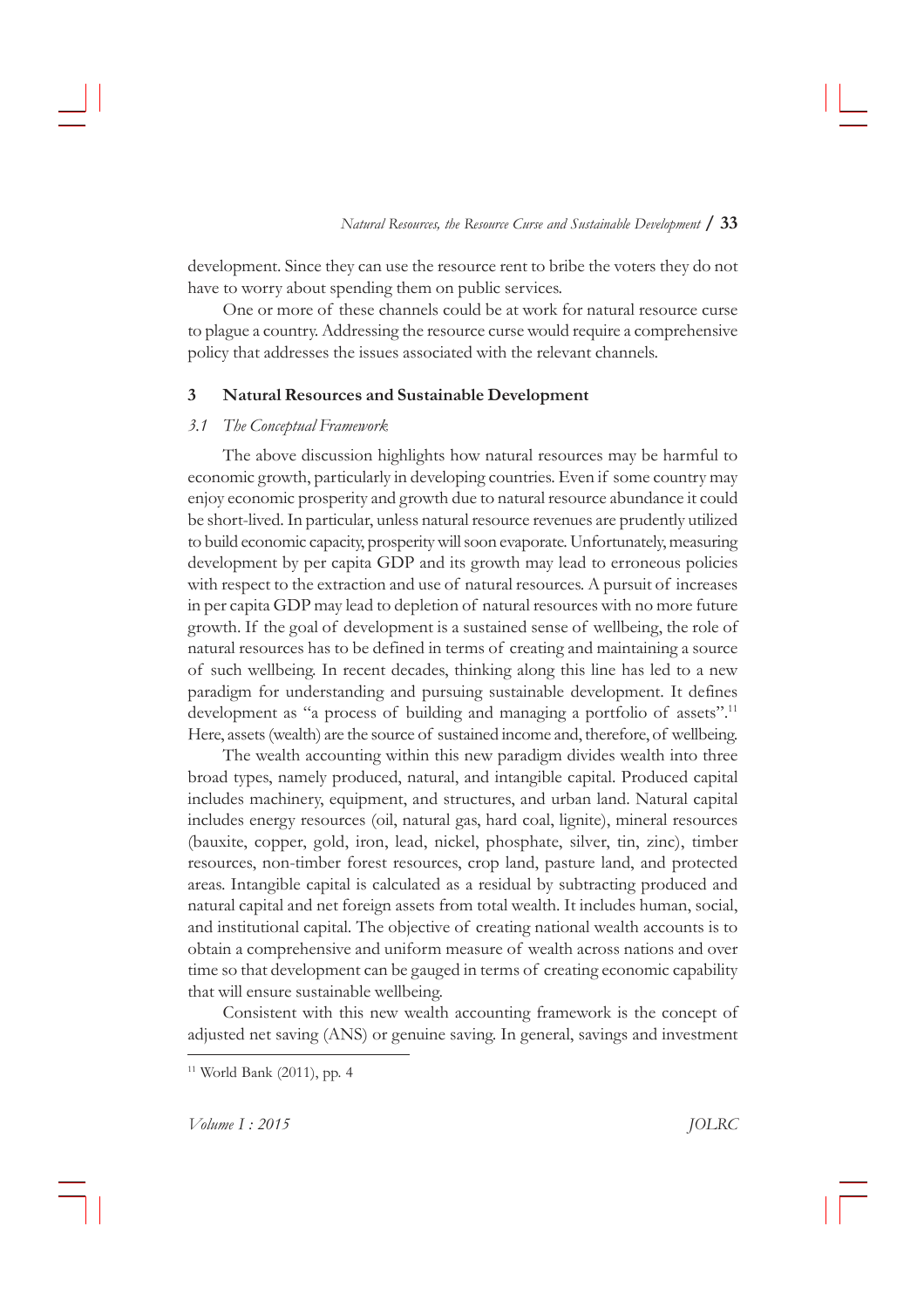are important measures for understanding the dynamics of capital accumulation. Since the definition of wealth in this new framework is much broader than that of capital, ANS is also defined broadly. It is national net saving adjusted for the value of resource depletion and environmental degradation and credited for education expenditures (a proxy for investment in human capital). This measure is very important and useful for assessing the dynamics of sustainable development.

As we will see below, natural resource capital constitutes a relatively large share of comprehensive wealth in many developing countries. Thus, the question of sustainable development is intricately related to policies and practices that natural resource dependent developing countries adopt with respect to managing their natural capital. In those countries, natural resources play a critical role in creating wealth through saving and investment. How are resource rents allocated between consumption and savings? Savings are important for financing investment through which wealth is created. Hartwick (1977) provides a simple rule of thumb, known as the Hartwick rule.<sup>12</sup> According to this rule, countries abundant in nonrenewable natural resources can maintain consumption, i.e. can achieve sustainable development, by continuously investing the resources rents rather using them for consumption.

## *3.2 Distribution and Creation of Wealth across the Developing World*

Using the new wealth accounting framework, the World Bank (2011) estimates wealth for more than 100 countries around the world for three years: 1995, 2000, and 2005. Table 1 below summarizes the findings for 1995 and 2005. In our discussion below, we will mainly focus on developing countries, i.e. low and middle income countries.

Table 1 reveals that low income countries accounted for less than half a percent of global wealth in 1995. This share increased marginally in 2005. Note that 10 per cent of the world population lives in those low income countries. The shares of higher middle income countries and high income OECD countries declined while that of lower middle income countries increased. Lower middle income countries experienced the fastest growth in total wealth. Per capita wealth increased at an average annual rate of 1.5 per cent worldwide. Among different income groups of countries, the growth rate was the highest (about  $4.1$  per cent) for lower middle income countries and the lowest (about 1 per cent) for the upper middle income countries. The growth in lower middle income countries was primarily driven by wealth accumulation in China. China's per capita wealth more than doubled from US\$ 9,845 (2005 constant US\$) in 1995 to US\$19,234

<sup>&</sup>lt;sup>12</sup> Solow (1986) later dwelt on the Hartwick rule.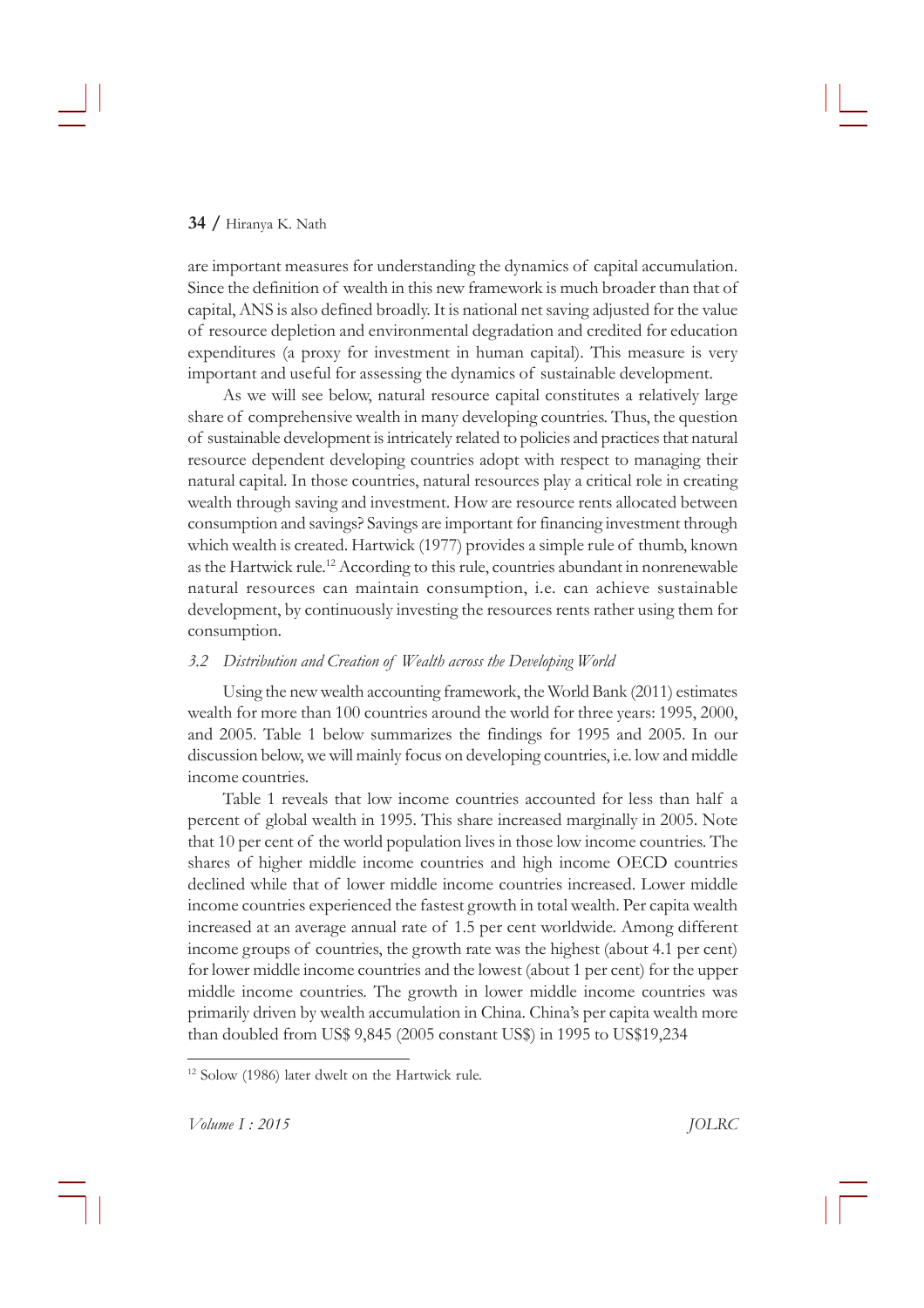|              |              | Total wealth (billions of 2005 US\$) |              | Per capita wealth (2005 US\$) |              |             |  |
|--------------|--------------|--------------------------------------|--------------|-------------------------------|--------------|-------------|--|
|              |              |                                      | Average      |                               |              | Average     |  |
|              | 1995         | 2005                                 | annual       | 1995                          | 2005         | annual      |  |
|              |              |                                      | growth rate  |                               |              | growth rate |  |
|              |              |                                      | $(^{0}_{0})$ |                               | $(^{0}_{0})$ |             |  |
|              | (1)          | (2)                                  | (3)          | (4)                           | (5)          | (6)         |  |
| Low income   | 2,447        | 3,597                                | 3.9          | 5,290                         | 6,138        | 1.5         |  |
|              | $(0.48\%)$   | $(0.53\%)$                           |              |                               |              |             |  |
| Lower middle | 33,950       | 58,023                               | 5.5          | 11,330                        | 16,903       | 4.1         |  |
| income       | $(6.73\%)$   | $(8.61\%)$                           |              |                               |              |             |  |
| Upper middle | 36,794       | 47,183                               | 2.5          | 73,540                        | 81,354       | 1.0         |  |
| income       | $(7.29\%)$   | $(7.00\%)$                           |              |                               |              |             |  |
| High Income  | 421,641      | 551,964                              | 2.7          | 478,445                       | 588,315      | 2.1         |  |
| OECD         | $(83.57\%)$  | $(81.94\%)$                          |              |                               |              |             |  |
| World        | 504,548      | 673,593                              | 2.9          | 103,311                       | 120,475      | 1.5         |  |
|              | $(100.00\%)$ | $(100.00\%)$                         |              |                               |              |             |  |

| <b>Table 1</b> Total and per capita wealth and their growth by income groups, 1995 |  |  |  |  |  |
|------------------------------------------------------------------------------------|--|--|--|--|--|
| and $2005$                                                                         |  |  |  |  |  |

*Source: Compiled and computed from Table 1.1, World Bank (2011), pp. 7*

(*Notes: These figures represent group aggregates using a balanced sample of 124 countries. These 124 countries account for more than 85 per cent of the total world population. The percentage shares of total wealth for different income groups are shown in brackets. Growth rates are compounded annually.*

*in 2005. In contrast, India – a member of the same group of countries – increased its per capita wealth from US\$7,396 to \$10,539, an increase of about 42 per cent. Note that upper middle income countries include many natural resource rich countries of Latin America, Middle East and North Africa, and Former Soviet Union. The low income countries experienced an average growth of about 1.5 per cent. These countries also experienced very high population growth during this period.*)

Table 2 presents the regional distribution of wealth among developing (low and middle -lower as well upper - income) countries in 1995 and 2005. These countries are home to more than 80 per cent of the people who live in the 124 countries included in the World Bank sample. However, they accounted for only 14.5 per cent of total wealth in 1995 and this ratio slightly increased to about 16.1 per cent in 2005. Although total as well as per capita wealth increased in all regions, the relative shares of Latin America and the Caribbean, Middle East and North Africa, and Sub-Saharan Africa declined while those of East Asia and the Pacific and South Asia increased between 1995 and 2005. Despite the fact that the relative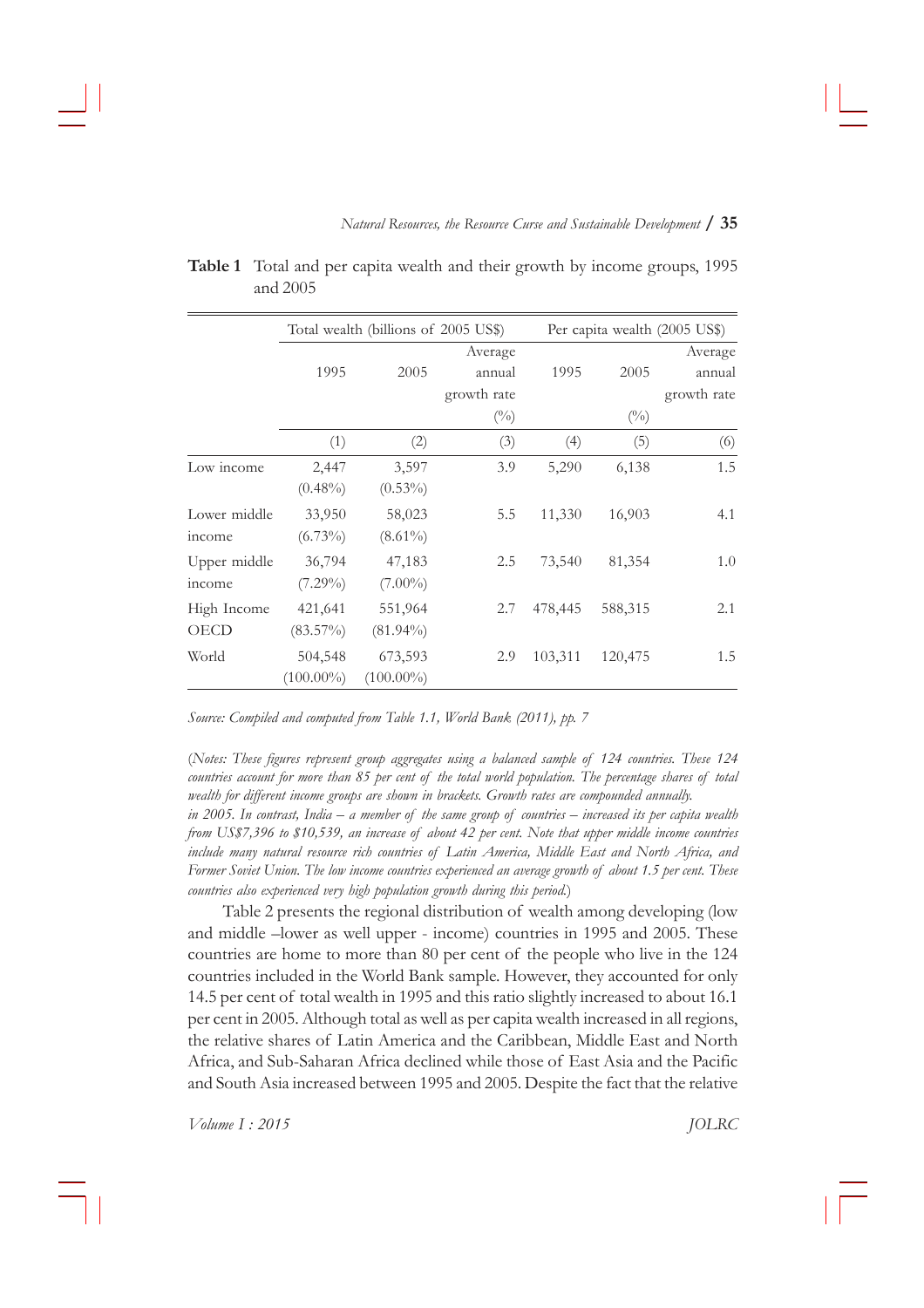wealth share of Latin America and the Caribbean region declined from about 45 per cent to about 39 per cent, the region still has the largest share among developing nations.

In terms of wealth creation in the developing world between 1995 and 2005, East Asia and the Pacific region experienced the largest increase, followed by South Asia. Wealth accumulations in China and India were primarily responsible for the faster growth in these two regions. While Latin America and the Caribbean region†registered†the†slowest†growth†in†total†wealth,†Sub-Saharan†Africa†experienced the slowest growth in per capita wealth. In Sub-Saharan Africa, wealth declined in Nigeria, one of the two big economies, while it increased in South Africa, the other large economy. Figure 2 depicts the percentage growth of total and per capita wealth in the developing countries by different regions.

| Region                          |                      | Total wealth<br>(billions of $2005$ US\$) | Per capita wealth<br>$(2005$ US\$) |        |  |
|---------------------------------|----------------------|-------------------------------------------|------------------------------------|--------|--|
|                                 | (1)                  | $\left( 2\right)$                         | (3)                                | (4)    |  |
| East Asia and the Pacific       | 18,979<br>$(25.9\%)$ | 35,284<br>$(32.4\%)$                      | 12,225                             | 20,699 |  |
| Latin America and the Caribbean | 32,848<br>$(44.9\%)$ | 42,079<br>$(38.7\%)$                      | 71,536                             | 79,194 |  |
| Middle East and North Africa    | 5,073<br>$(6.9\%)$   | 6,951<br>$(6.4\%)$                        | 25,015                             | 28,992 |  |
| South Asia                      | 9,197<br>$(12.6\%)$  | 15,031<br>$(13.8\%)$                      | 7,592                              | 10,441 |  |
| Sub-Saharan Africa              | 7,094<br>$(9.7\%)$   | 9,457<br>$(8.7\%)$                        | 13,295                             | 13,888 |  |
| Total                           | 73,191<br>$(100\%)$  | 108,803<br>$(100\%)$                      | 18,485                             | 23,659 |  |

Table 2 Regional distribution of wealth across the developing world (low and middle income countries only)

*Source: Compiled and computed from Table B.2, World Bank (2011)*

(*Note: The percentage shares of each region in the total wealth for low and lower middle income countries are given in brackets in Col. (1) and (2).*)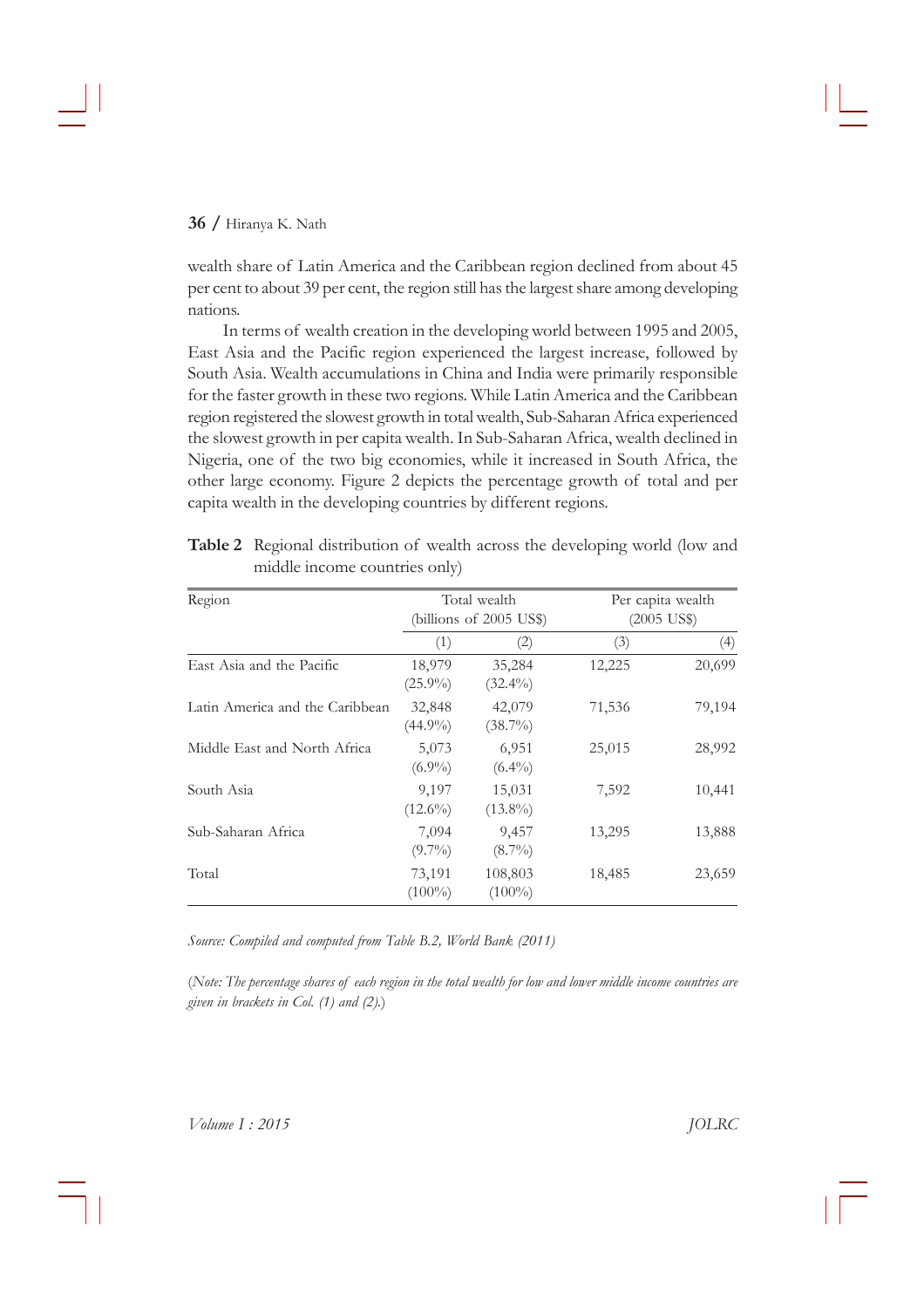

Figure 2 Change in total and per capita wealth in developing countries, 1995-2005

*Source : World Bank (2011), Figure 2.4, pp. 34*

In order to fully appreciate the changes in wealth from the perspective of sustainable development, it is useful to examine a country's or a region's savings and investment that captures the dynamic behavior. Figure 3 plots ANS as a percentage of Gross National Income (GNI) by regions from 1975 to 2008. We observe clear upward trends in two regions: East Asia and the Pacific and South Asia. In Sub-Saharan Africa, we not only see a declining trend but also ANS has been negative in most recent years. Negative ANS implies that the region is depleting its capital stock and it will have a damaging effect on future well-being. In general, there is substantial volatility in ANS. The volatility has been extreme in oil-rich countries of Middle East and North Africa.

Overall,†we†make†the†following†observations.†*First*,†wealth†creation†has†been the fastest in lower middle income countries. These countries are mainly concentrated in two regions: East Asia and the Pacific and South Asia. ANS in these regions have been relatively higher and have been rising. *Second*, the natural resource rich upper middle income countries of Latin America and the Caribbean and Middle East and North Africa have done poorly in wealth accumulation. It may be noted that these countries have already achieved a certain level of economic prosperity. Although it is difficult to speculate without further investigation and is outside the scope of this article, some of the problems associated with resource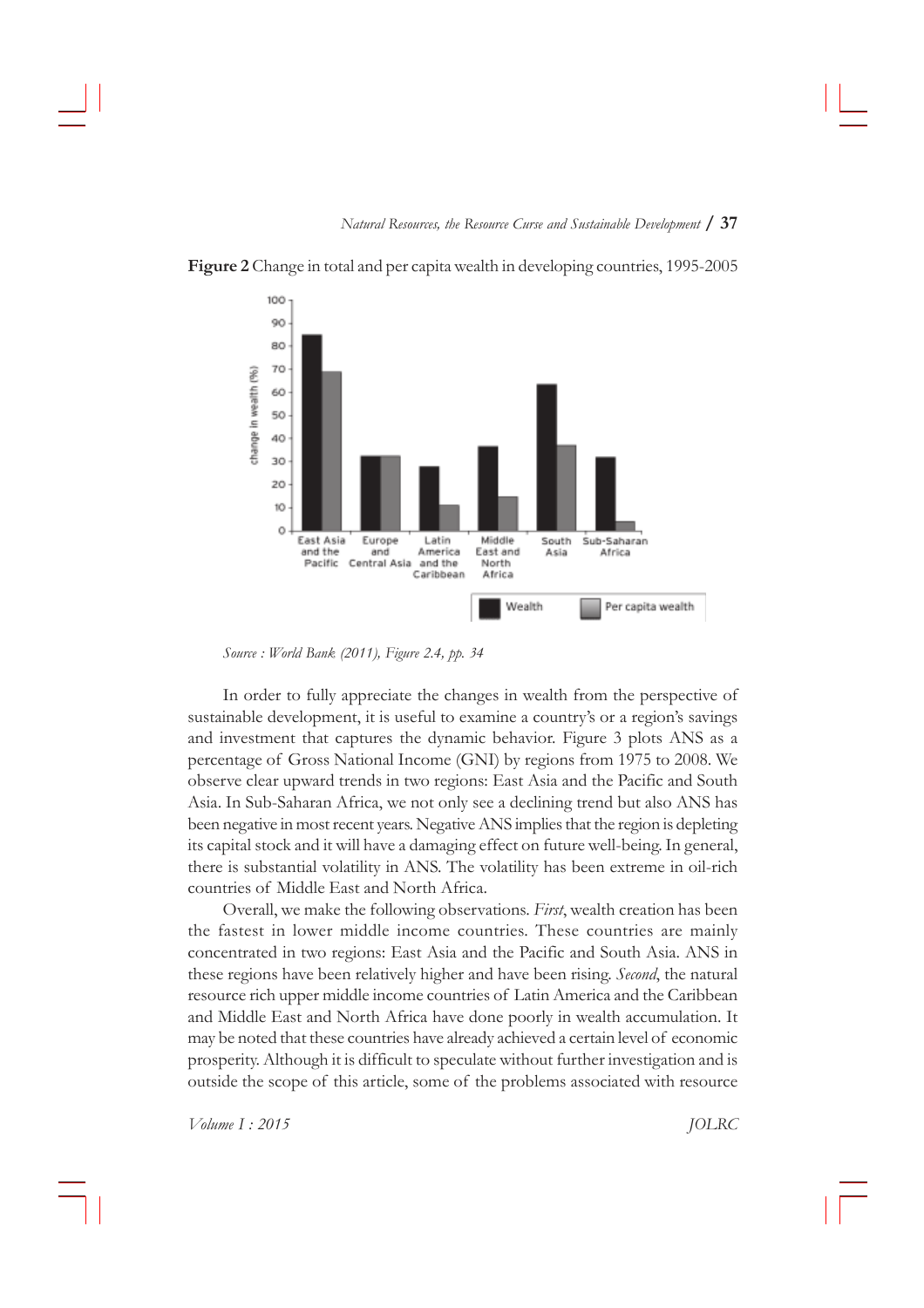abundance and resource dependence that we discussed in the last section may apply to these countries. Finally, the evidence of wealth accumulation in Sub-Saharan Africa has been dismal and is worth taking note of as a large number of poor people live in that region.

Figure 3 Adjusted net savings (ANS) as percentage of Gross National Income (GNI) in developing countries by regions, 1975-2008



*Source : Figure 2.8, World Bank (2011), pp. 40*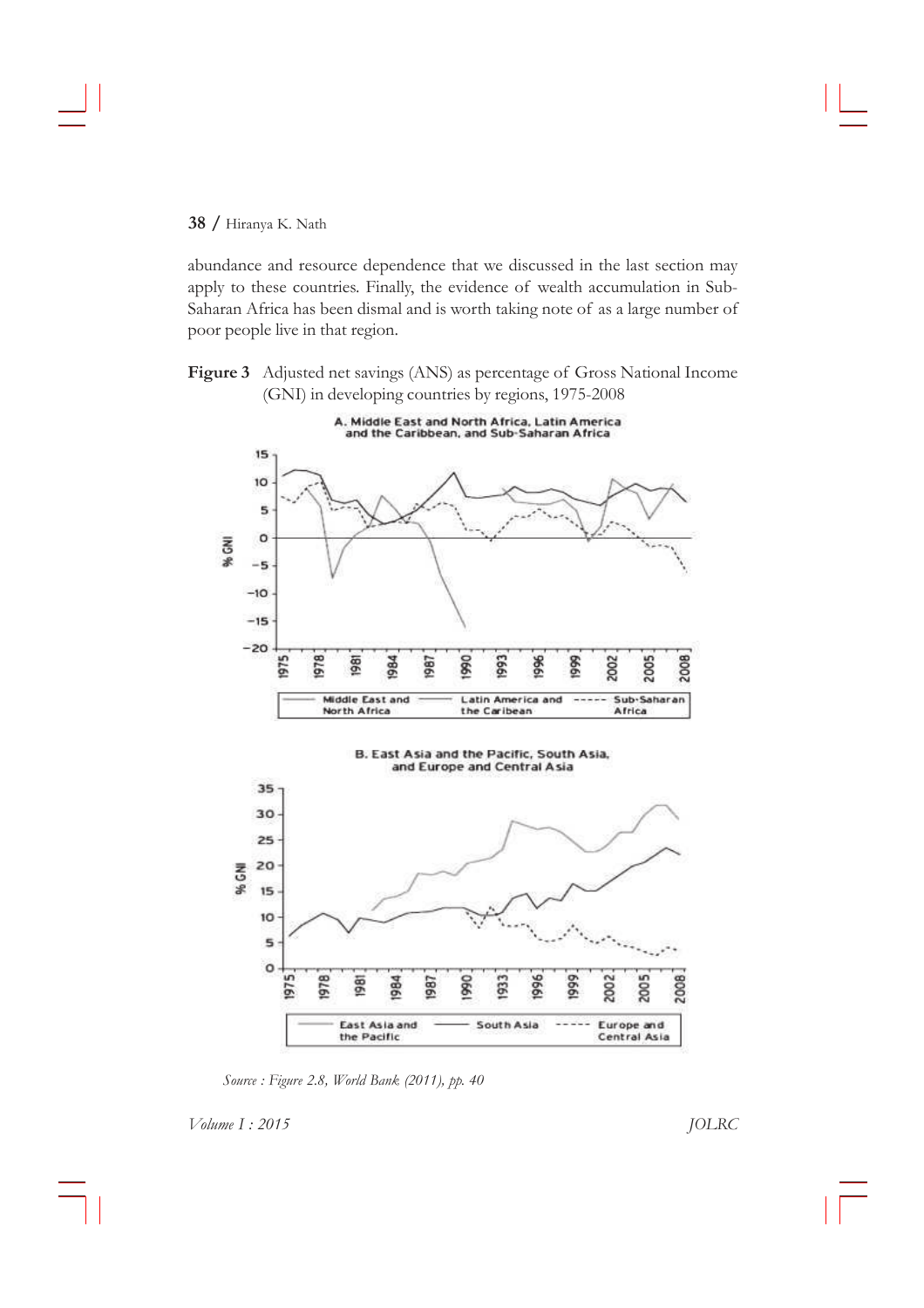#### *3.3 Natural Capital in Developing Countries*

We now turn our attention to the composition of wealth and how it has changed over time so that we can examine the role of natural resources in development, particularly in developing countries. As we have discussed before, if natural resources account for a substantial share of wealth in developing countries, it is imperative that they transform these resources into other types of assets for sustainable development.

|                        |                       | 1995                |                    | 2005                  |                     |                    |  |
|------------------------|-----------------------|---------------------|--------------------|-----------------------|---------------------|--------------------|--|
|                        | Intangible<br>capital | Produced<br>capital | Natural<br>capital | Intangible<br>capital | Produced<br>capital | Natural<br>capital |  |
|                        | (1)                   | (2)                 | (3)                | (4)                   | (5)                 | (6)                |  |
| Low income             | 48                    | 12                  | 41                 | 57                    | 13                  | 30                 |  |
| Lower middle<br>income | 45                    | 21                  | 34                 | 51                    | 24                  | 25                 |  |
| Upper middle<br>income | 68                    | 17                  | 15                 | 69                    | 16                  | 15                 |  |
| High Income<br>OECD    | 80                    | 18                  | $\overline{2}$     | 81                    | 17                  | 2                  |  |
| World                  | 76                    | 18                  | 6                  | 77                    | 18                  | 5                  |  |

Table 3 Composition of wealth by income groups of countries in 1995 and 2005

*Source: Compiled from Table 1.1, World Bank (2011), pp. 7*

*(Note: For each group of countries, the numbers are in percentages and they add up to 100 in each year.)*

Table 3 presents the composition of wealth by income groups of countries in 1995 and 2005. In general, more than three-fourth of the total wealth worldwide is intangible capital. However, there are important differences among different groups of countries. While intangible capital accounts for more than half of total wealth for all different groups of countries in 2005, natural resources still constituted 30 and 25 per cent of total wealth of low income and lower middle income countries respectively. These ratios have decreased respectively from 41 and 34 per cent in 1995. However, the corresponding gains in the share of produced capital have been one and three percentage points in these two groups of countries. In contrast, with nine and six percentage point gains in the share of intangible capital respectively, these two groups of countries have made significant strides in acquiring intangible capital. Furthermore, the asset composition among upper middle income countries has remained almost stagnant with natural capital accounting for 15 per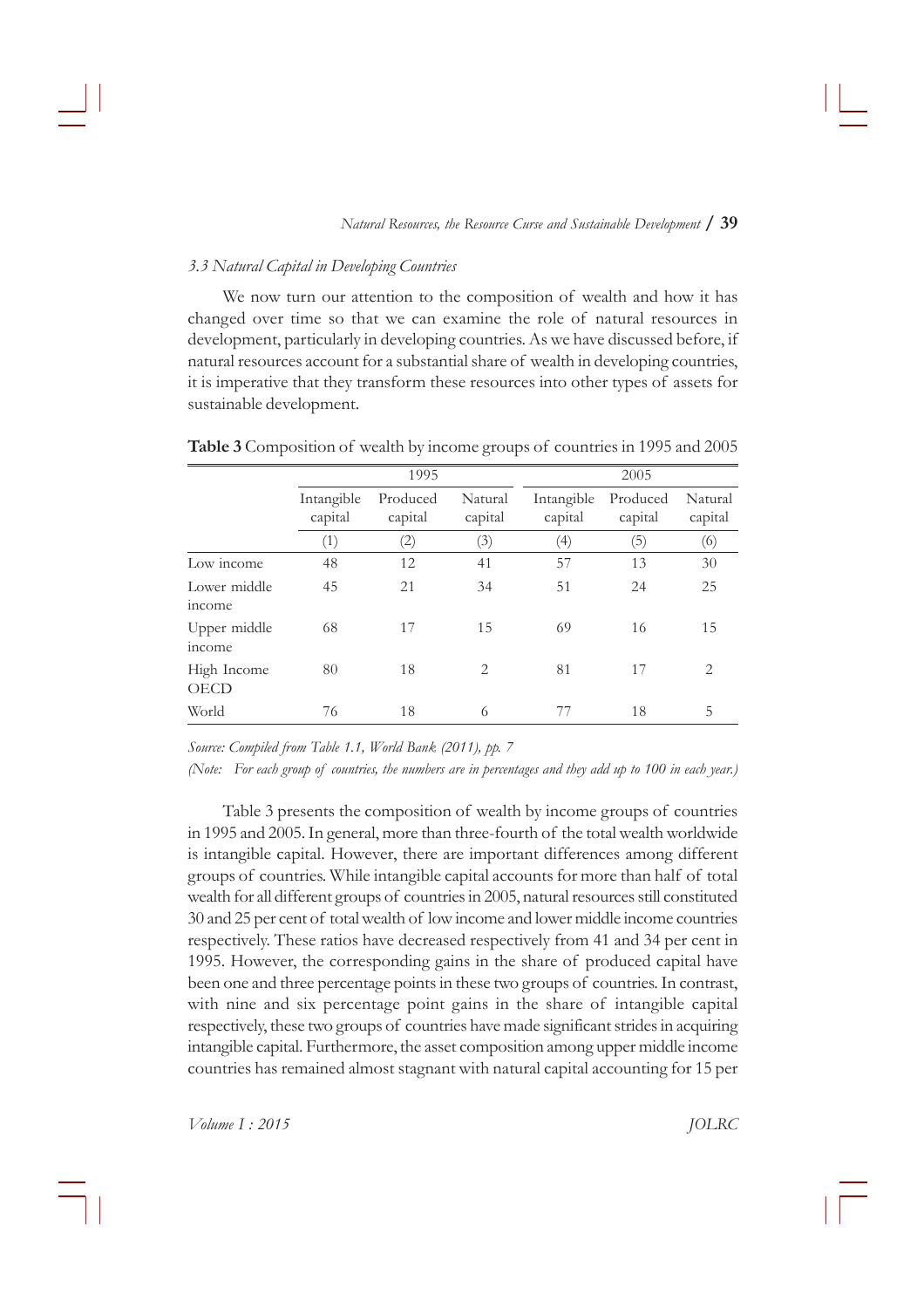#### **40 /**†Hiranya†K.†Nath

cent of total wealth in 1995 as well as in 2005. The slowest growth and stagnant asset portfolio among these mostly upper middle income countries seem to indicate a lack of appropriate asset management strategy that would be important for sustainable development of those countries.<sup>13</sup>

If we focus on developing countries alone and examine the creation of different types of wealth by different regions, we observe some important trends. As Figure 4 indicates, except for the Middle East and North Africa, wealth creation was driven by accumulations of intangible capital in most of the developing world. In the Middle East and North Africa, natural capital that consists primarily of subsoil assets accounted for 56 per cent of wealth creation.<sup>14</sup> South Asia and Sub-Saharan Africa experienced decline in their natural capital. However, there were substantial increases in intangible and produced capital in South Asia while there was no comparable wealth accumulation in Sub-Saharan Africa. According to World Bank (2011), the dismal performance of Sub-Saharan Africa is due mainly to poor performance of Nigeria and a few other countries. Most countries in this region did much better than the regional average would suggest. The developing countries of Europe and central Asia are unique in the sense that the wealth creation during the period was entirely due to increase in intangible capital. It should be noted that there was a substantial increase in subsoil assets, mainly oil and gas, during 2000-05. But this†increase†was†almost†entirely†offset†by†a†loss†of†value†for†agricultural†land,†forest land, and protected areas. Thus, the net increase in natural capital was negligible.

Since natural capital is very important for wealth creation in developing countries, it would be informative to examine the different components of natural capital.†Table†4†presents†the†percentage†shares†of †different†components†of†natural resources by regions in 2005. Agricultural land is the dominant type of natural capital in two regions: East Asia and the Pacific and South Asia, the fastest growing regions of the developing world in terms of total wealth creation. Subsoil assets are most important in Europe and Central Asia and the Middle East and North Africa. Crop land and subsoil assets are almost equally important in Latin America and the Caribbean and Sub-Saharan Africa. Finally, forests are relatively more important only in Latin America and the Caribbean. Note that capital accumulation has been faster among the countries with lower per capita wealth and relatively lower endowment of subsoil assets, i.e. nonrenewable assets. In contrast, capital accumulation has been slower in countries with relatively larger endowment of subsoil assets.

<sup>&</sup>lt;sup>13</sup> Note that although natural capital accounts for only 15 per cent, most of these countries have abundant natural resources (in absolute quantities).

<sup>&</sup>lt;sup>14</sup> World Bank (2011), pp. 34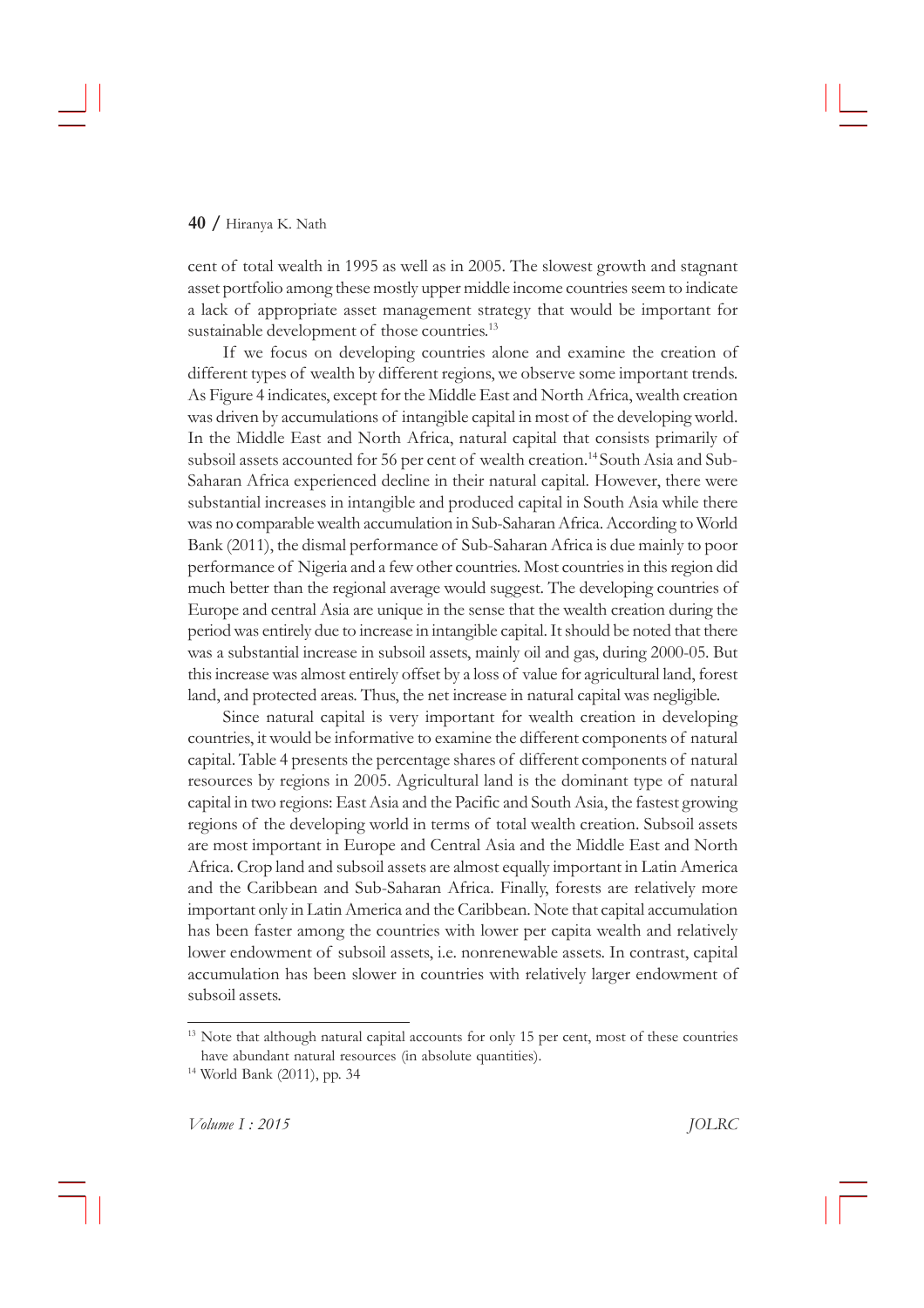

**Figure 4** Changes in wealth of developing countries by type of assets, 1995-2005

*Source: Figure 2.5, World Bank (2011), pp. 35*

In order to understand the relationship between natural resource dependence and the dynamics of capital accumulation, we again look at the savings behavior of different countries. We pose the following question. Do natural resourcedependent developing countries lag behind others in ANS? That is, are resourcerich countries cursed to be on a path of unsustainable development? Figure  $5$ presents a scatter-plot of ANS against resource rents, both as percentages of GNI. Most countries with energy and mineral resources rents accounting for more than 60% of GNI have negative ANS indicating that they are on the path of unsustainable development. In contrast, countries where resource rents account for only a small fraction of GNI have higher ANS. Although it would require further probing as to which mechanisms are at work for these countries to lag behind in capital accumulation, there is clear indication that resource curse is present. Since ANS represents change in total wealth, this may camouflage actual development if population grows at a rate faster than the rate of capital creation. In order to maintain and/or raise the standard of living for each person, ANS has to be high enough. Figure 6 plots population-adjusted ANS as the percentage of GNI per capita against population growth rate. In general, there seems to be negative relationship. That is, higher population growth rate is associated with lower ANS per capita. For most developing countries with very high population growth rates (say, higher than 2 per cent), per capita ANS has been negative. In countries with per capita wealth declining it will not be possible to maintain the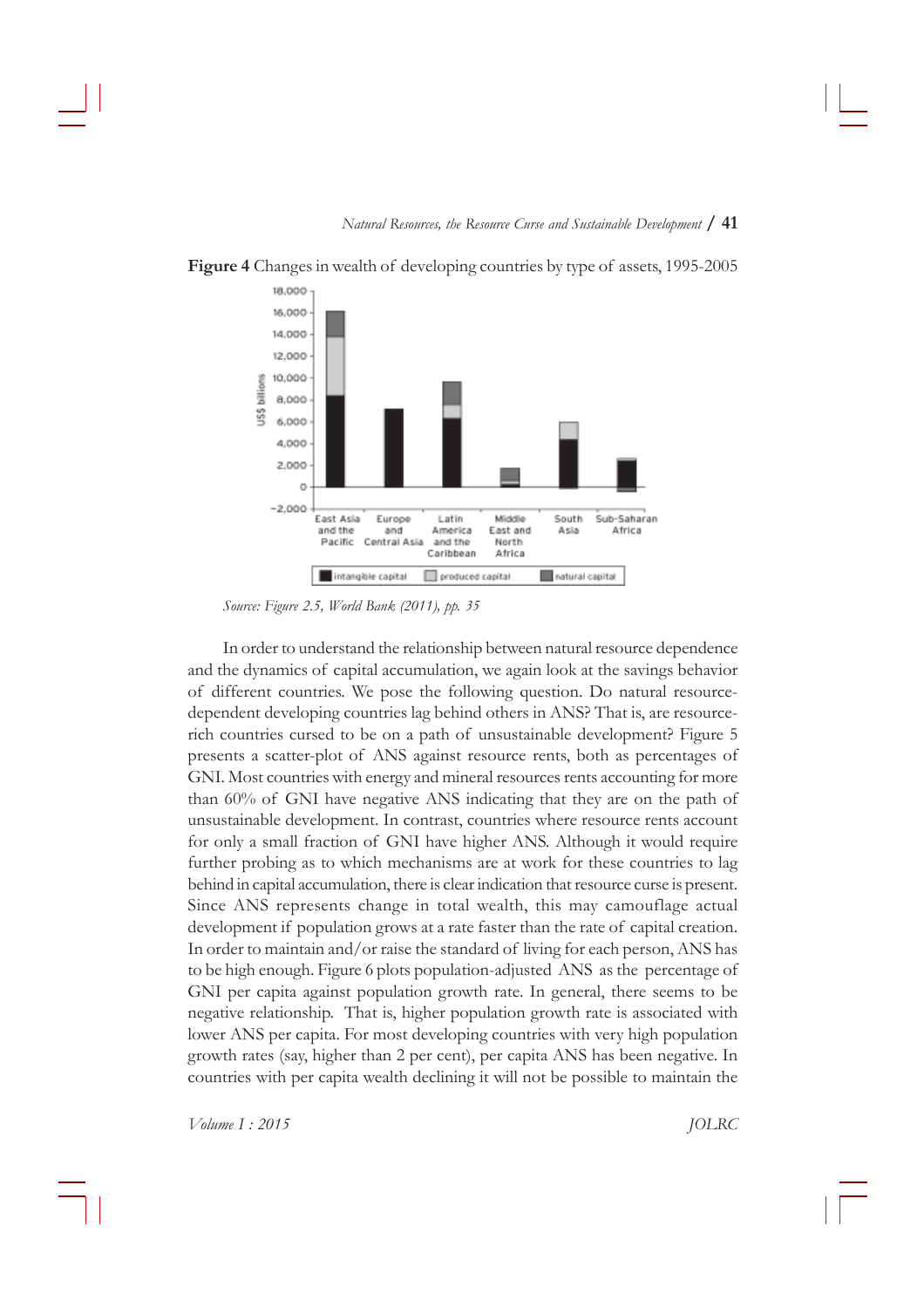standard of living for each person and consequently they are on the unsustainable path of development. Note that there are countries that have had positive ANS, such as Algeria, Gabon, Venezuela, but their population-adjusted per capita ANS has been negative. Note that the countries with very high population growth rates such as Maldives and Cape Verde have been able to have positive ANS per capita.

Table 4 Total value and composition of natural capital in developing countries by region, 2005

| Region                             | Per capita<br>wealth<br>(US\$) | Crop land | Pasture<br>land | Forest and<br>protected<br>land | Subsoil<br>assets |
|------------------------------------|--------------------------------|-----------|-----------------|---------------------------------|-------------------|
|                                    | (1)                            | (2)       | (3)             | $\left(4\right)$                | $\left(5\right)$  |
| East Asia and the Pacific          | 4,401                          | 55        | 6               | 16                              | 23                |
| Europe and Central Asia            | 15,330                         | 14        | 11              | 13                              | 62                |
| Latin America and the<br>Caribbean | 12,063                         | 33        | 10              | 27                              | 30                |
| Middle East and North<br>Africa    | 9,895                          | 20        | 8               | 2                               | 69                |
| South Asia                         | 2,637                          | 49        | 25              | 13                              | 13                |
| Sub-Saharan Africa                 | 3,686                          | 35        | 13              | 17                              | 36                |

*Source: Table 2.5, World Bank (2011), pp. 36*





*Source: Figure 2.7, World Bank (2011), pp. 39*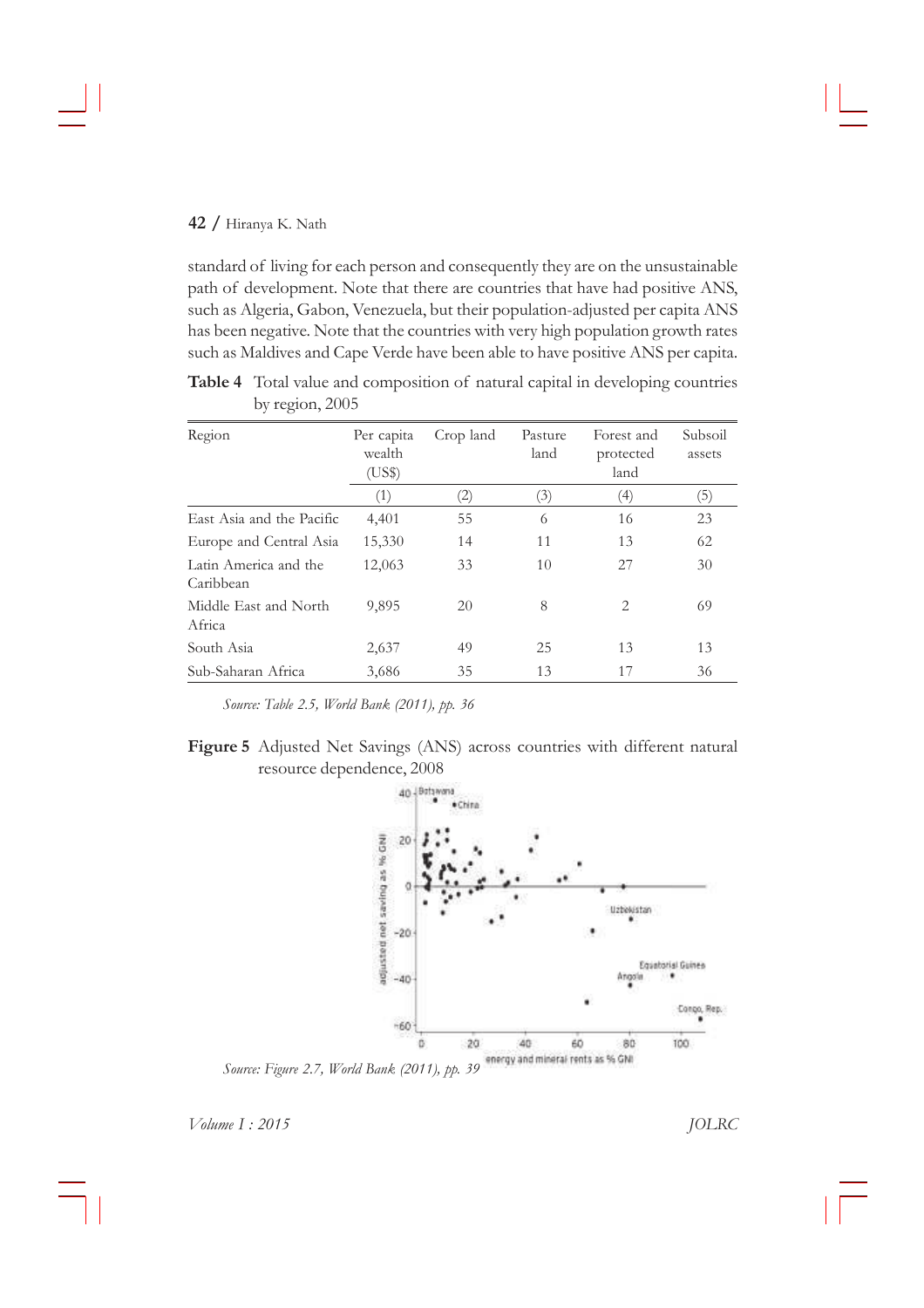

Figure 6<sup>Population-adjusted ANS and population growth rates in developing</sup> countries, 2005

*Source: Figure 2.9, World Bank (2011), pp. 42*

The general conclusion from this section is that countries with relatively larger natural capital and/or highly dependent on natural resource rents have been lagging behind in sustainable development. In those countries, wealth creation has been either slow or negative.

## **4 Concluding Remarks**

Studies suggest that countries abundant in natural resources grow slower than those with little or no such resources. This article briefly discusses this paradoxical†phenomenon,†known†as†the†natural†resource†curse,†and†explains†various channels through which this curse may operate. However, natural resources could also be a source of sustainable development provided they are prudently used to create wealth. Thus, this paper further presents empirical data on wealth creation across the developing world to assess sustainable development since 1995. In particular, it makes an attempt to unveil a possible relationship between natural resource dependence and sustainable development as measured in terms of creating broadly†defined†wealth.†There†are†several†interesting†findings.†*First*,†among†the income groups, lower middle income countries have been creating wealth at the fastest pace. These countries are concentrated mainly in East Asia and the Pacific and South Asia and have low levels of per capita natural capital. *Second*, wealth accumulation has been slower in the natural resource-rich countries of Latin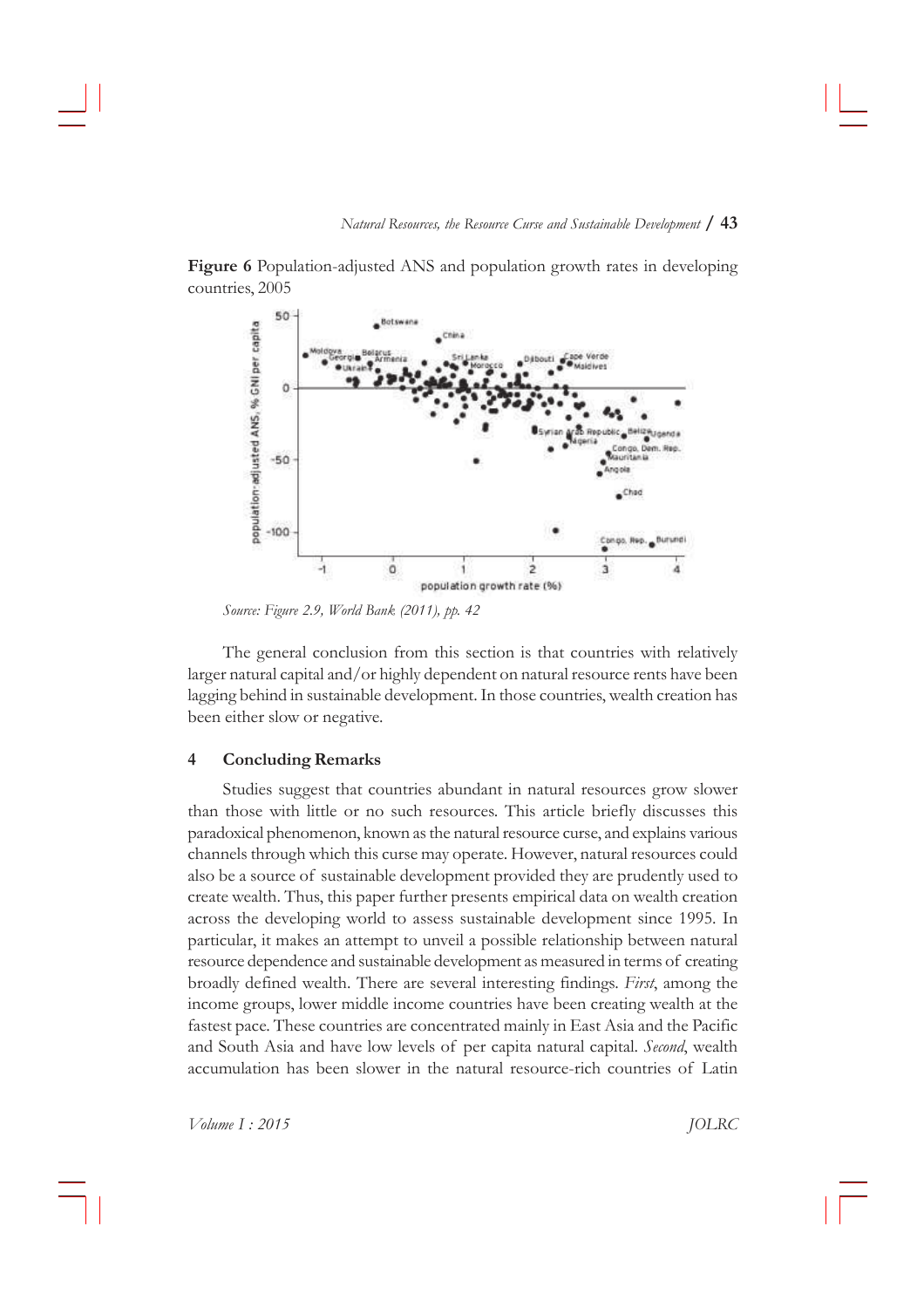# **44 /**†Hiranya†K.†Nath

America and the Caribbean and Middle East and North Africa. In highly resource dependent countries, adjusted net saving (ANS) has also been low or negative. *Finally*, ANS in Sub-Saharan Africa has not only been falling but also been negative in most recent years. There has been depletion of natural resources in this region.

The general discussion on various channels presented above provides some guidance for formulating policies to harness natural resources for sustainable development.

# **References**

- Alexeev, M. & Conrad, R. (2009). The Elusive Curse of Oil. Review of Economics *and Statistics,*†91(3),†586-98.
- Auty,†R.†(1993).†*Sustaining Development in Mineral Economies: The Resource Curse Thesis*, New York: Oxford University Press.
- Auty, R. (2001). Resource Abundance and Economic Development. World Institute for Development Economics Research (Oxford University Press).
- Collier, P. (2007). *The Bottom Billion: Why the Poorest Countries Are Failing and What Can Be Done About It*.†Oxford:†Oxford†University†Press.
- Davis, G. (1995). Learning to Love the Dutch Disease: Evidence from the Mineral Economies.†*World Development*†23,†1765-79.
- Engerman, S. & Sokoloff, K. (2000). Institutions, factor Endowments, and Paths of †Development†in†the†New†World.†*Journal of Economic Perspectives*†14,†217-32
- Frankel,†J.†A.†(2010).†The†Natural†Resource†Curse:†A†Survey.†*NBER Working Paper* 15836. Cambridge, MA: National Bureau of Economic Analysis.
- Frankel, J. A. (2012). The Natural Resource Curse: Causal Channels, PowerPoint Slides from the lecture presented at the University of Havana, Cuba on November 2. Downloaded from www.hks.harvard.edu/fs/jfrankel/ NRCurseCauses2012†Cuba.ppt†on†December†29*, 2013*
- Gelb, A. (1986). Adjustment to Windfall Gains: A Comparative Analysis of Oil-Exporting†Countries.†In†J.†P.†Neary†and†V.†S.†Wijnbergen†(eds)†*Natural Resources and Macroeconomy: A Theoretical Framework*.†Cambridge:†MIT†Press.
- Herb, M. (2005). No Representation without Taxation? Rents, Development and Democracy.†*Comparative Politics*†37(3),†297-317.
- Hodler, R. (2006). The Curse of natural Resources in Fractionalized